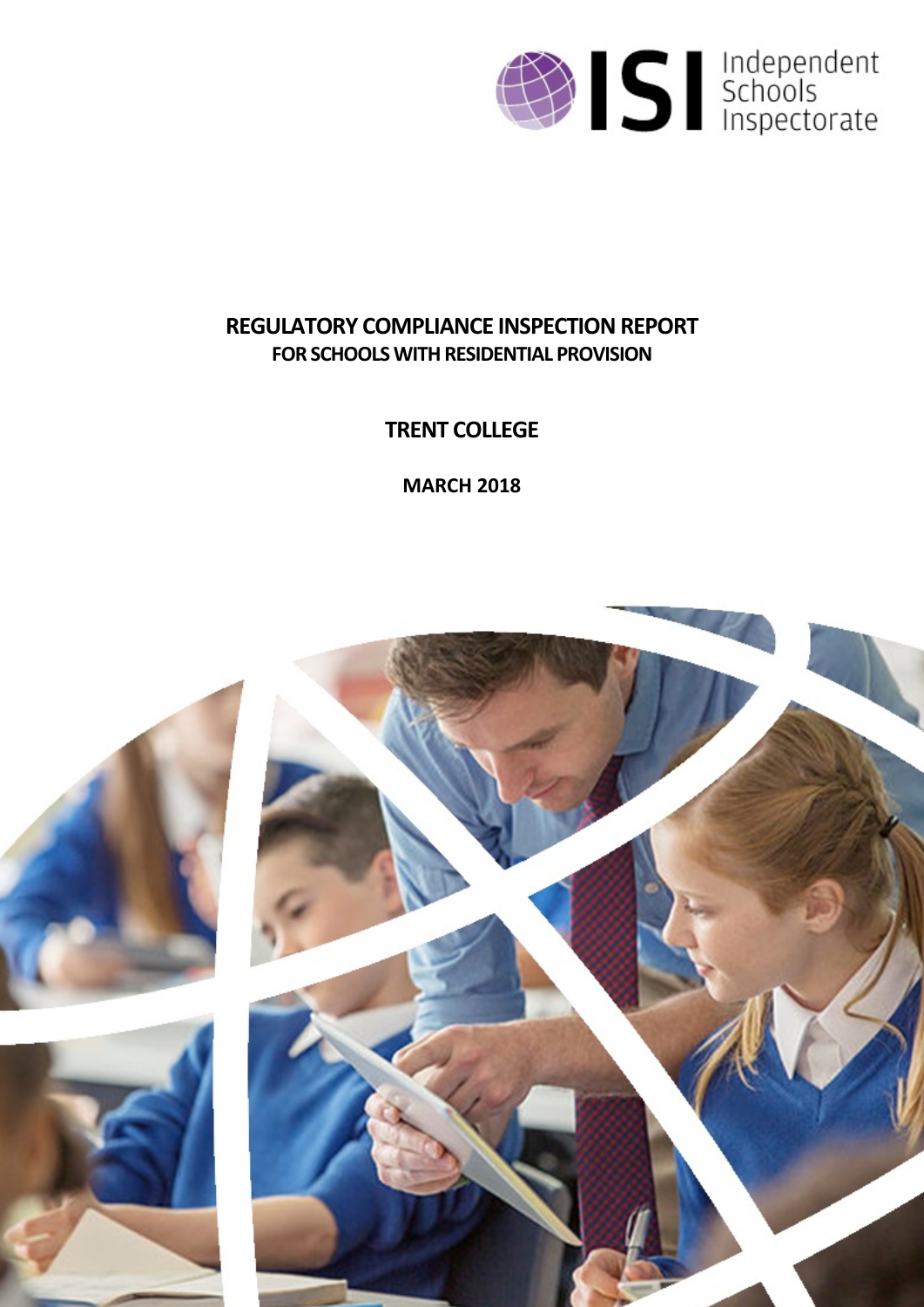# <span id="page-1-0"></span>**CONTENTS**

|    | <b>CONTENTS</b>                                                      | $\overline{2}$ |
|----|----------------------------------------------------------------------|----------------|
|    | <b>SCHOOL'S DETAILS</b>                                              | 3              |
| 1. | <b>BACKGROUND INFORMATION</b>                                        | 4              |
|    | <b>About the school</b>                                              | 4              |
|    | What the school seeks to do                                          | 4              |
|    | About the pupils                                                     | 4              |
| 2. | <b>REGULATORY COMPLIANCE INSPECTION</b>                              | 5              |
|    | <b>Preface</b>                                                       | 5              |
|    | <b>Key findings</b>                                                  | 6              |
|    | PART 1 - Quality of education provided                               | 6              |
|    | PART 2 - Spiritual, moral, social and cultural development of pupils | 6              |
|    | PART 3 - Welfare, health and safety of pupils                        | 6              |
|    | PART 4 – Suitability of staff, supply staff, and proprietors         | 6              |
|    | PART 5 - Premises of and accommodation at schools                    | 7              |
|    | <b>PART 6 - Provision of information</b>                             | 7              |
|    | PART 7 - Manner in which complaints are handled                      | 7              |
|    | PART 8 – Quality of leadership in and management of schools          | 7              |
| 3. | <b>INSPECTION EVIDENCE</b>                                           | 8              |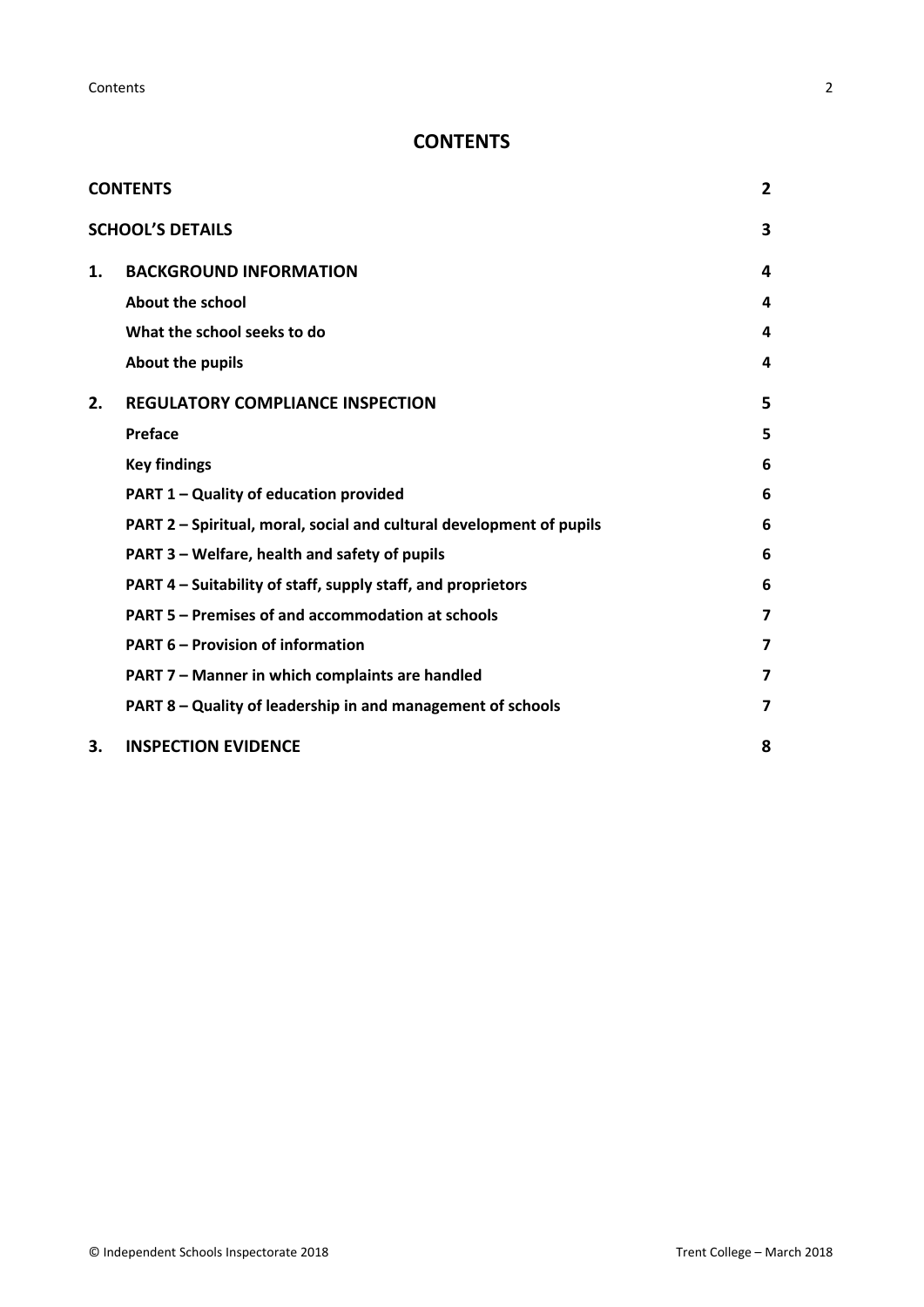# <span id="page-2-0"></span>**SCHOOL'S DETAILS**

| <b>School</b>                    | <b>Trent College</b>                                                         |     |                   |     |
|----------------------------------|------------------------------------------------------------------------------|-----|-------------------|-----|
| <b>DfE</b> number                | 830/6000                                                                     |     |                   |     |
| <b>Registered charity number</b> | 527180                                                                       |     |                   |     |
| <b>Address</b>                   | Derby Road<br>Long Eaton<br>Nottingham<br>Nottinghamshire<br><b>NG10 4AD</b> |     |                   |     |
| <b>Telephone number</b>          | 0115 849 4949                                                                |     |                   |     |
| <b>Email address</b>             | enquiries@trentcollege.net                                                   |     |                   |     |
| Headteacher                      | Mr Bill Penty                                                                |     |                   |     |
| <b>Chair of governors</b>        | Mr Andrew Crompton                                                           |     |                   |     |
| Age range                        | 11 to 18                                                                     |     |                   |     |
| Number of pupils on roll         | 716                                                                          |     |                   |     |
|                                  | <b>Boys</b>                                                                  | 432 | Girls             | 284 |
|                                  | Day pupils                                                                   | 582 | <b>Boarders</b>   | 134 |
|                                  | <b>Main School</b>                                                           | 511 | <b>Sixth Form</b> | 205 |
| <b>Inspection dates</b>          | 7 to 8 March 2018                                                            |     |                   |     |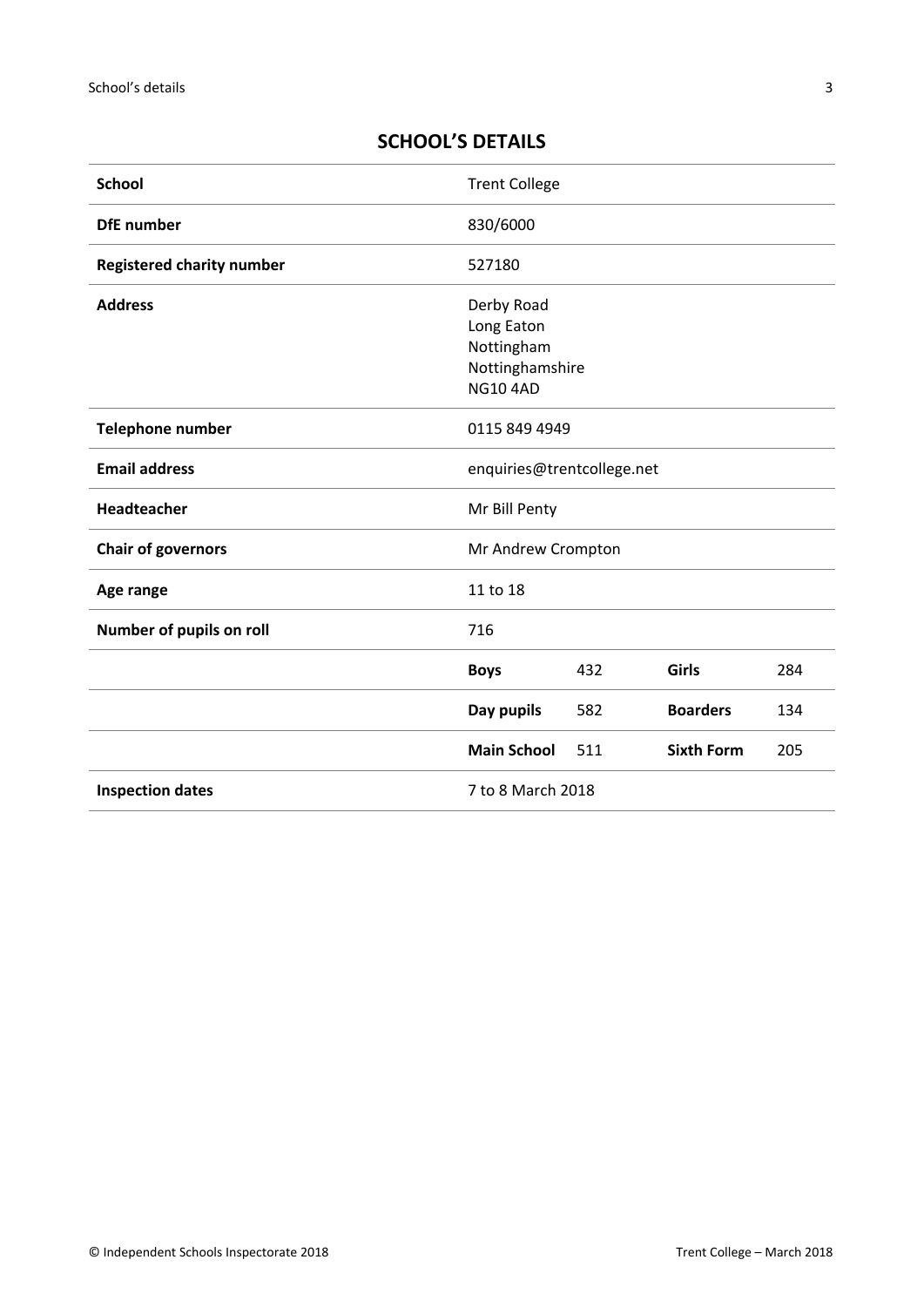### <span id="page-3-0"></span>**1. BACKGROUND INFORMATION**

#### <span id="page-3-1"></span>**About the school**

- 1.1 Trent College is an independent day and boarding school for boys and girls aged between 11 and 18 years. It was founded in 1866 as a boys' boarding school.
- 1.2 The school has a junior school, The Elms. Both are administered as a charitable trust by the same governing body.
- 1.3 Boarders are accommodated in one of four boarding houses. A small number of junior boarders from The Elms are hosted in boarding houses at Trent College. Two boarding houses are located within the school building, and two are nearby on the school site.
- 1.4 Since the last inspection the school has reviewed its curriculum and school day. The pastoral care system has returned to a horizontal year group system.

#### <span id="page-3-2"></span>**What the school seeks to do**

1.5 The school aims to give the highest priority to the quality of its academic provision and pastoral care, while delivering a rounded curriculum, including sport, music, art and drama. It seeks to nurture young men and women to be the best they can be in achievement and character.

#### <span id="page-3-3"></span>**About the pupils**

1.6 Pupils mostly come from local professional families. Nationally standardised test data provided by the school indicate that the ability of pupils is above average. The school has identified 53 pupils as having special educational needs and/or disabilities who receive additional specialist help. No pupils in the school have an education, health and care plan or a statement of special educational needs. English is an additional language for 54 pupils, whose needs are supported by specialist tuition and by classroom teachers. Data used by the school have identified 110 pupils as being the most able in the school's population. The curriculum is modified for them, and for 130 other pupils because of their special talents in sport, music, art or drama.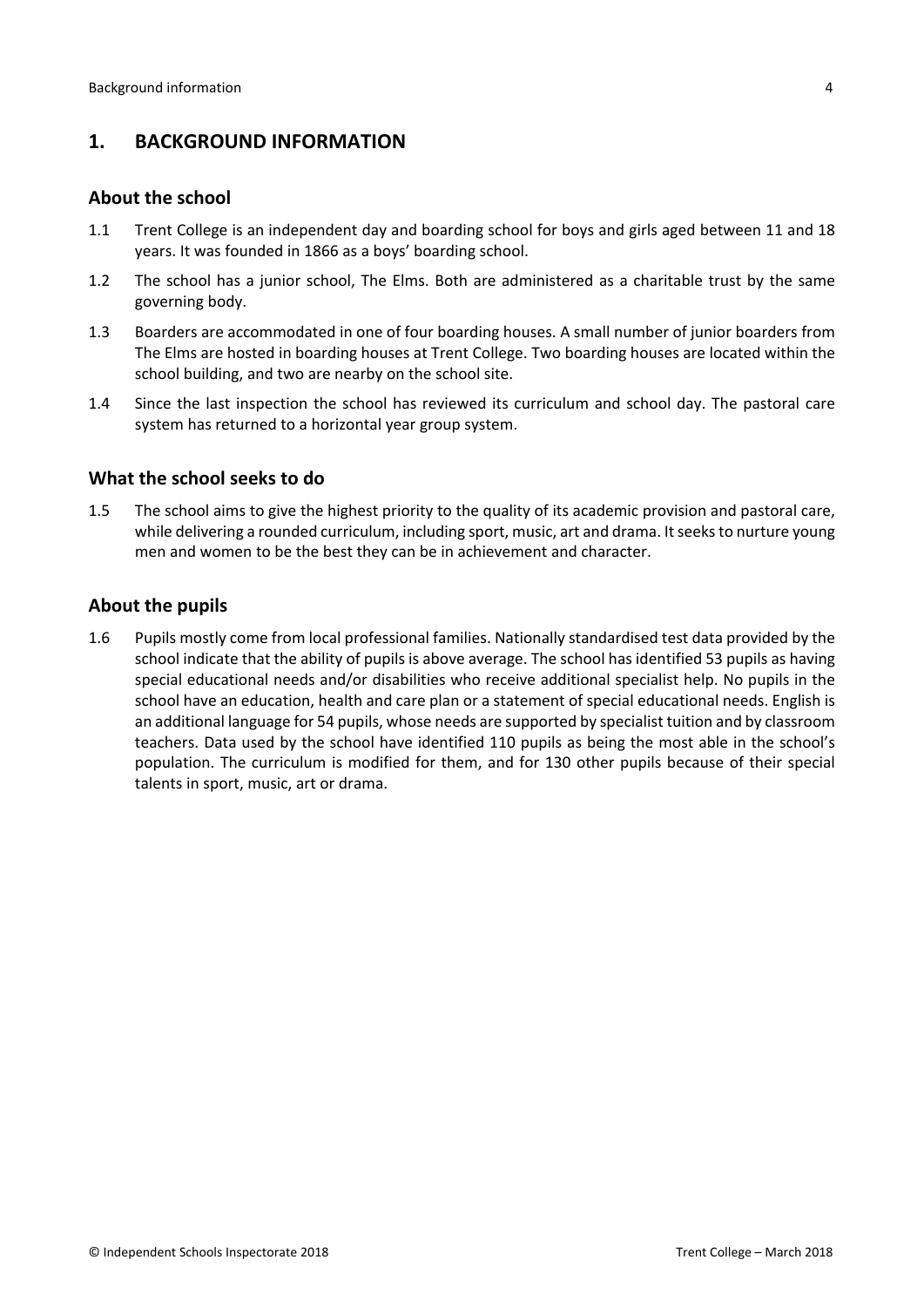## <span id="page-4-0"></span>**2. REGULATORY COMPLIANCE INSPECTION**

#### <span id="page-4-1"></span>**Preface**

The registration authority for independent schools is the Department for Education (DfE), which directs inspection according to a specified frequency or at any time where the DfE has particular concerns about a school. The Independent Schools Inspectorate (ISI) is the body approved by the Secretary of State for the purpose of inspecting schools which are, or whose heads are, in membership of the associations which form the Independent Schools Council (ISC) and reporting on the extent to which they meet the Independent School Standards ('the standards') in the Schedule to the Education (Independent School Standards) Regulations 2014. Accordingly, inspection records whether the school meets each of these standards, which are arranged in eight Parts, each of which is divided into separate paragraphs. Additionally, the inspection reports on the school's accessibility plan under Schedule 10 of the Equality Act 2010 and the ban on corporal punishment under section 548 of the Education Act 1996. It comments on the progress made by the school in meeting the compliance action points set out in the school's most recent statutory inspection.

This inspection also contains specific judgements on the National Minimum Standards for Boarding Schools ('boarding NMS'). It also comments on the progress made by the school in meeting the compliance action points set out in the most recent statutory boarding inspection and it judges the extent to which the school currently meets the boarding NMS. It identifies any standards which the school does not meet and requires action to meet them. Findings are distributed across sections relating to the eight Parts of the standards.

All association independent schools will have an inspection within three yearsfrom April 2016, in accordance with the Framework and DfE requirements. The inspection may be of COMPLIANCE ONLY or a combined inspection of EDUCATIONAL QUALITY AND COMPLIANCE depending on a number of factors, including findings from their most recent inspection. Schools judged not to meet the standards, including the boarding NMS, may also be subject to a progress monitoring visit before their next routine inspection. The progress monitoring visit will judge whether the school has taken the necessary action to meet any un-met standards identified at their previous inspection.

The inspection was also carried out under the arrangements of the ISC Associations for the maintenance and improvement of the quality of their membership.

**This is a COMPLIANCE ONLY inspection and as such reports only on the school's compliance with the standards, including the boarding NMS.** The standards represent minimum requirements and judgements are given either as **met** or as **not met**. All schools are required to meet all the standards applicable to them. Where the minimum requirements are not met, this is clearly indicated in the relevant section of the report and the school is required to take the actions specified.

Inspections do not include matters that are outside of the regulatory framework described above, such as: an exhaustive health and safety audit; compliance with data protection requirements; an in-depth examination of the structural condition of the school, its services or other physical features; contractual arrangements with parents; an investigation of the financial viability of the school or its accounting procedures.

Inspectors may be aware of individual safeguarding concerns, allegations and complaints as part of the inspection process. Such matters will not usually be referred to specifically in published reports in this document but will have been considered by the team in reaching its judgements.

Links to the full regulations and requirements can be found here: The Education [\(Independent](http://www.legislation.gov.uk/uksi/2014/3283/contents/made) School Standards) [Regulations](http://www.legislation.gov.uk/uksi/2014/3283/contents/made) 2014, National Minimum [Standards](https://www.gov.uk/government/uploads/system/uploads/attachment_data/file/416186/20150319_nms_bs_standards.pdf) for Boarding Schools.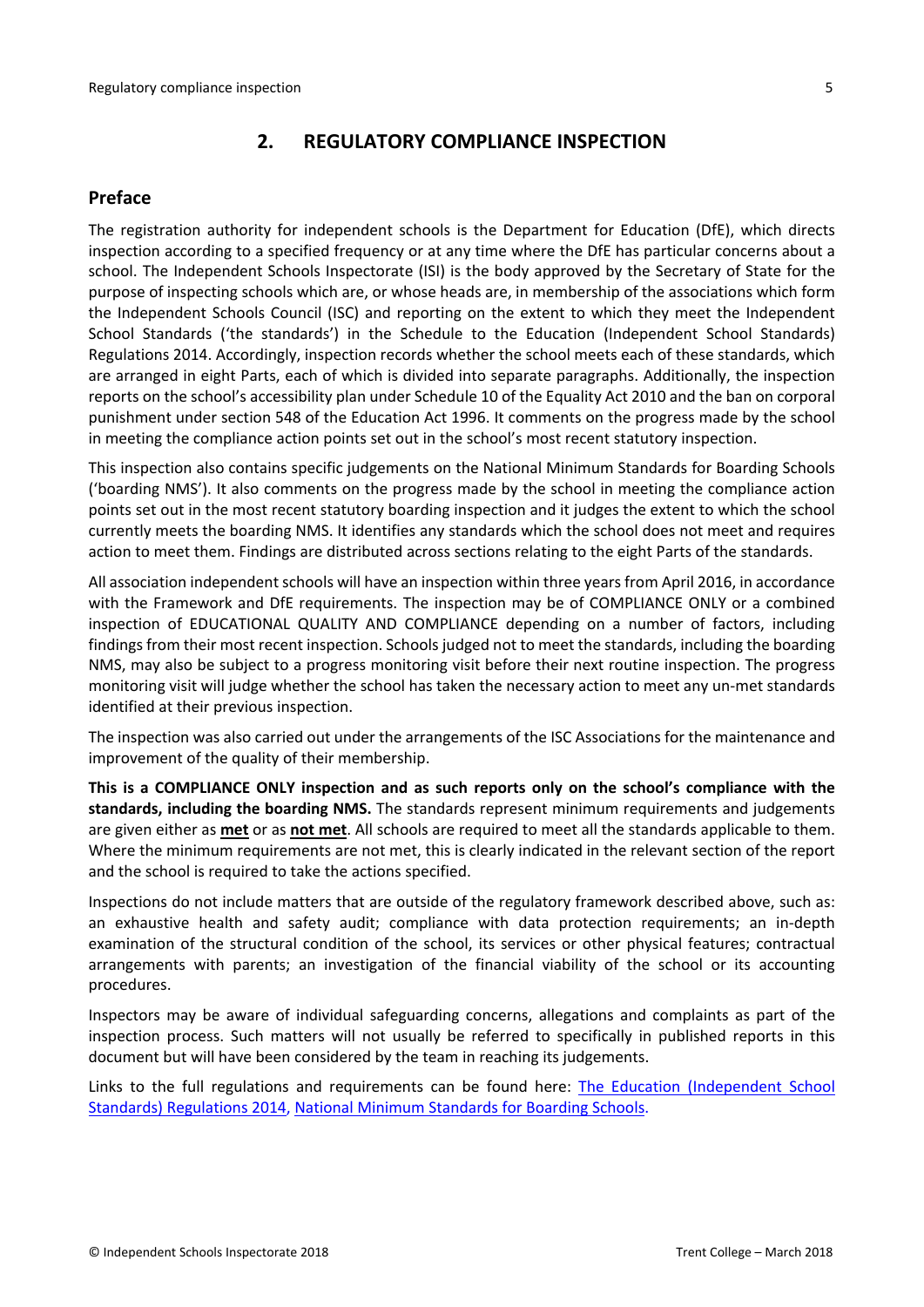#### <span id="page-5-0"></span>**Key findings**

2.1 The school meets the standards in the schedule to the Education (Independent School Standards) Regulations 2014, the National Minimum Standards for Boarding Schools 2015 and associated requirements, and no further action is required as a result of this inspection.

#### <span id="page-5-1"></span>**PART 1 – Quality of education provided**

- 2.2 At GCSE in the years 2014 to 2016, performance has been well above the national average for maintained schools. Results in IGCSE have been higher than worldwide norms.
- 2.3 In the sixth form, A-level results in the years 2014 to 2016 have been above the national average for sixth formers in maintained schools.
- 2.4 The curriculum is documented, supported by appropriate plans and schemes of work for the pupils, and covers the required breadth of material. The teaching enables pupils to make good progress, encompasses effective behaviour management and is supported by suitable resources. A suitable framework for the assessment of pupils' performance is in place.
- **2.5 The standards relating to the quality of education [paragraphs 1–4] are met.**

#### <span id="page-5-2"></span>**PART 2 – Spiritual, moral, social and cultural development of pupils**

- 2.6 Principles and values are actively promoted which facilitate the personal development of pupils as responsible, tolerant, law-abiding citizens. Boarders' views are actively encouraged and their opinions and concerns are appropriately considered by staff. Any prefect system operating in the school is suitably managed.
- **2.7 The standard relating to spiritual, moral, social and cultural development [paragraph 5] and NMS 17 and 19 are met.**

#### <span id="page-5-3"></span>**PART 3 – Welfare, health and safety of pupils**

- 2.8 Arrangements are made to safeguard and promote the welfare of pupils by means that pay due regard to current statutory guidance; good behaviour is promoted; bullying is prevented so far as reasonably practicable; health and safety requirements are met, including those relating to fire safety; provision is made for first aid. Pupils are properly supervised; admission and attendance registers are maintained, as required, and there is a strategic approach to risk assessment. A disability access plan is in place.
- 2.9 An appropriate induction process for pupils new to boarding is implemented, and suitable provision is made for boarders' medical and health care, their food and drink and for managing boarders' laundry and possessions. Boarders have suitable contact with friends and family and access to a programme of activities. Boarding staff are appropriately trained and deployed.
- <span id="page-5-4"></span>**2.10 The standardsrelating to welfare, health and safety [paragraphs 6–16], the requirement of Schedule 10 of the Equality Act 2010, the ban on corporal punishment under section 548 of the Education Act 1996, and NMS 2–4, 6–12, 15 and 16 are met.**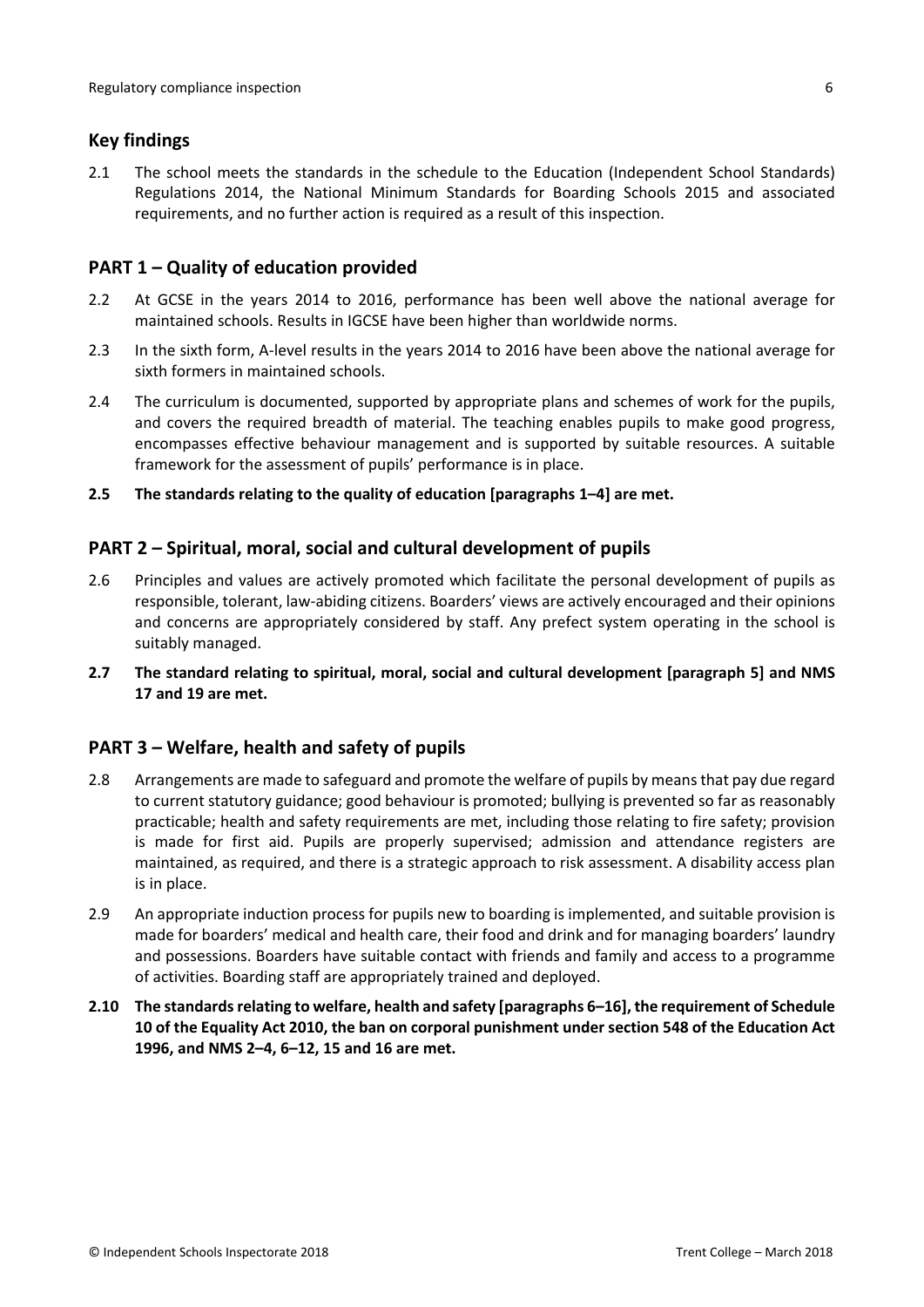## **PART 4 – Suitability of staff, supply staff, and proprietors**

- 2.11 The school makes appropriate checks to ensure the suitability of staff, supply staff, and proprietors and a register is kept as required. Visitors to boarding accommodation are appropriately supervised and the school's arrangements for guardianship are suitably managed.
- **2.12 The standards relating to the suitability of those in contact with pupils at the school [paragraphs 17–21] and NMS 14 are met.**

#### <span id="page-6-0"></span>**PART 5 – Premises of and accommodation at schools**

- 2.13 Suitable toilet, changing and showering facilities for pupils and appropriate accommodation for their medical and therapy needs are provided. The premises are maintained to a standard commensurate with health and safety; acoustics and lighting are appropriate; water provision is adequate. Suitable outdoor space is provided for physical education and outdoor play. Boarding accommodation is adequate for the needs of all boarders, and safeguards and promotes their welfare.
- **2.14 The standardsrelating to the premises and accommodation [paragraphs 22–31] and NMS 5 are met.**

#### <span id="page-6-1"></span>**PART 6 – Provision of information**

- 2.15 A range of information is variously published, provided or made available to parents, inspectors and the Department for Education. These include details about the proprietor, the ethos of the school and the curriculum, and of the school's arrangements for admission, behaviour and exclusions, bullying, health and safety, first aid, details of the complaints procedure, and the number of complaints registered under the formal procedure during the preceding school year, and the provision for those with education, health and care plans or English as an additional language. They also include particulars of the school's academic performance during the preceding school year, and its results in public examinations, inspection reports and (for parents only) a report at least annually of their own child's progress. The safeguarding policy is posted on the school's website. A suitable statement of boarding principles and practice is published by the school.
- **2.16 The standard relating to the provision of information [paragraph 32] and statement of boarding principles [NMS 1] are met.**

#### <span id="page-6-2"></span>**PART 7 – Manner in which complaints are handled**

- 2.17 Parental complaints, if any, are handled effectively through a three-stage process, (informal, formal and a hearing before a panel of three, one of whom isindependent of the school). Each stage has clear time scales, and at the third stage the panel can make findings and recommendations which are communicated to the complainant. Records are kept appropriately, including of any action taken, whether or not a complaint is successful, and identifying those relating to the boarding provision.
- **2.18 The standard relating to the handling of complaints [paragraph 33] and NMS 18 are met.**

#### <span id="page-6-3"></span>**PART 8 – Quality of leadership in and management of schools**

- 2.19 The proprietor ensures that the leadership and management demonstrate good skills and knowledge, and fulfil their responsibilities effectively, so that the other standards are consistently met and they actively promote the well-being of the pupils. Appropriate leadership and management of boarding ensure that the required policies and records are maintained and effectively monitored.
- 2.20 **The standard relating to leadership and management of the school [paragraph 34] and NMS 13 are met.**